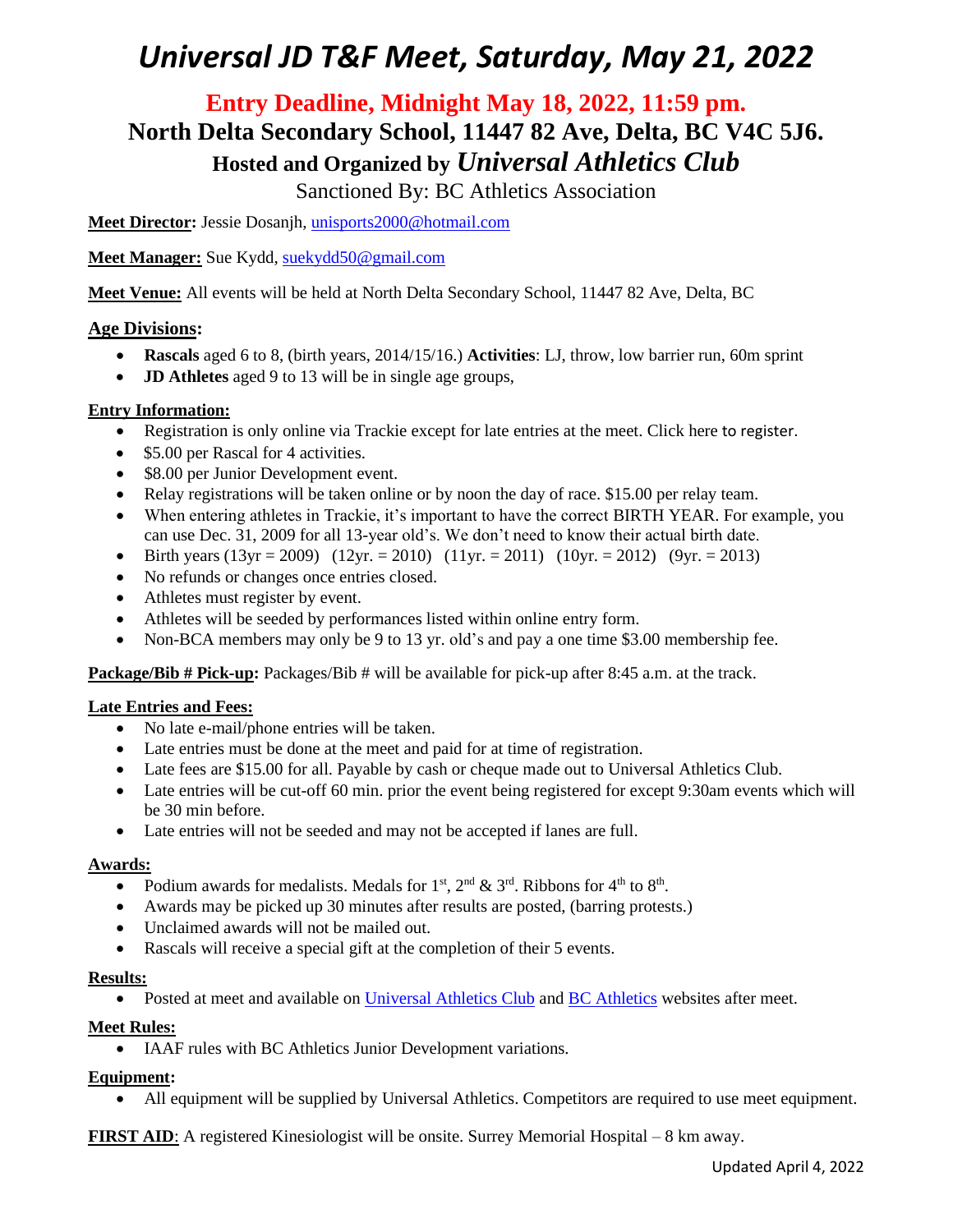#### **Marshalling:**

- All field events will marshal at their venue.
- All track events must check in at the Athlete Call Room tent at southeast end of the track, (near the 200M start ling) and will be taken to the start line as a group.

#### **Conflicting Events:**

- Be advised there will be conflicts with some age groups between track and field events.
- To avoid missing field events or races, athletes should report to BOTH field event and the call room. Parents/Coaches should help their athletes keep track of when their events are being run.
- BCA officials will **TRY** to facilitate athletes doing both events. Athletes cannot "catch up" on missed rounds of field events, nor move into different heats/races and/or compete with other age groups because of missed events.

#### **Seeding:**

- Athletes will be seeded for heats and timed finals according to provided seed times at the time of online registration. In the case of timed finals, sections will be seeded with the fastest seeds in the same section and the fastest section competing last.
- IT IS THE RESPONSIBILITY OF THE PERSON ENTERING THE ATHLETE TO FILL IN SEED TIMES ON THE ONLINE ENTRY FORM, AND ENSURE SEED TIMES ARE ACCURATE.
- The meet has the right to verify seed times and will adjust as necessary.
- Athletes without seed times may be placed in unseeded heats or unfilled lanes.

#### **Preliminary Heats:**

- Heats will be held in the 100M events. All other Track events will be run as timed finals.
- **If there are 8 or less athletes in a heat, that heat will be run as final at the time of the heat.**

#### **Recreational 4x100 Relays:**

• Clubs may form teams from various age groups from within that club but the team must run in the age category of the oldest member. No records can be set in a relay.

#### **Throws and Horizontal Jumps:**

• Each Junior Development athlete, (9 to 13) athlete is permitted 3 attempts.

#### **Vertical Jumps:**

- The bar is to be raised by 5 cm in HJ. 3 consecutive failed attempts will eliminate an athlete.
- For Junior Development events, the starting height will be determined at the start of the event by the BCA official in charge.

#### **Facilities:**

- Spike lengths are 7mm with the exception of 9mm for high jump.
- Synthetic/Polyurethane track, jump and javelin run ups. Concrete throwing surfaces
- Finish Lynx Electronic Timing System

#### **Protest:**

• Athletes or a representative must attempt to resolve the concern, either verbally or in writing, within 30 minutes of posting, with the Event Referee. The Event Referee will deliver a decision.

#### **Appeal:**

- The decision of the Event Referee may be appealed, within 30 minutes, by any athlete or representative affected by the decision.
- The Appeal is made to the Jury Of Appeal, in writing, and must be accompanied by \$50.00 cash. If the appeal is upheld, the fee will be returned.
- Results officials shall be advised there is a protest/appeal immediately so awards will not be given out until dispute is resolved.

#### **Jury of Appeal:**

• A jury, comprised of two BC Athletics officials (not involved in the conflict and experienced in the field of play questioned,) and the Meet Director or Meet Manager will be asked to resolve any appeal during the meet. The decision of the jury will be final.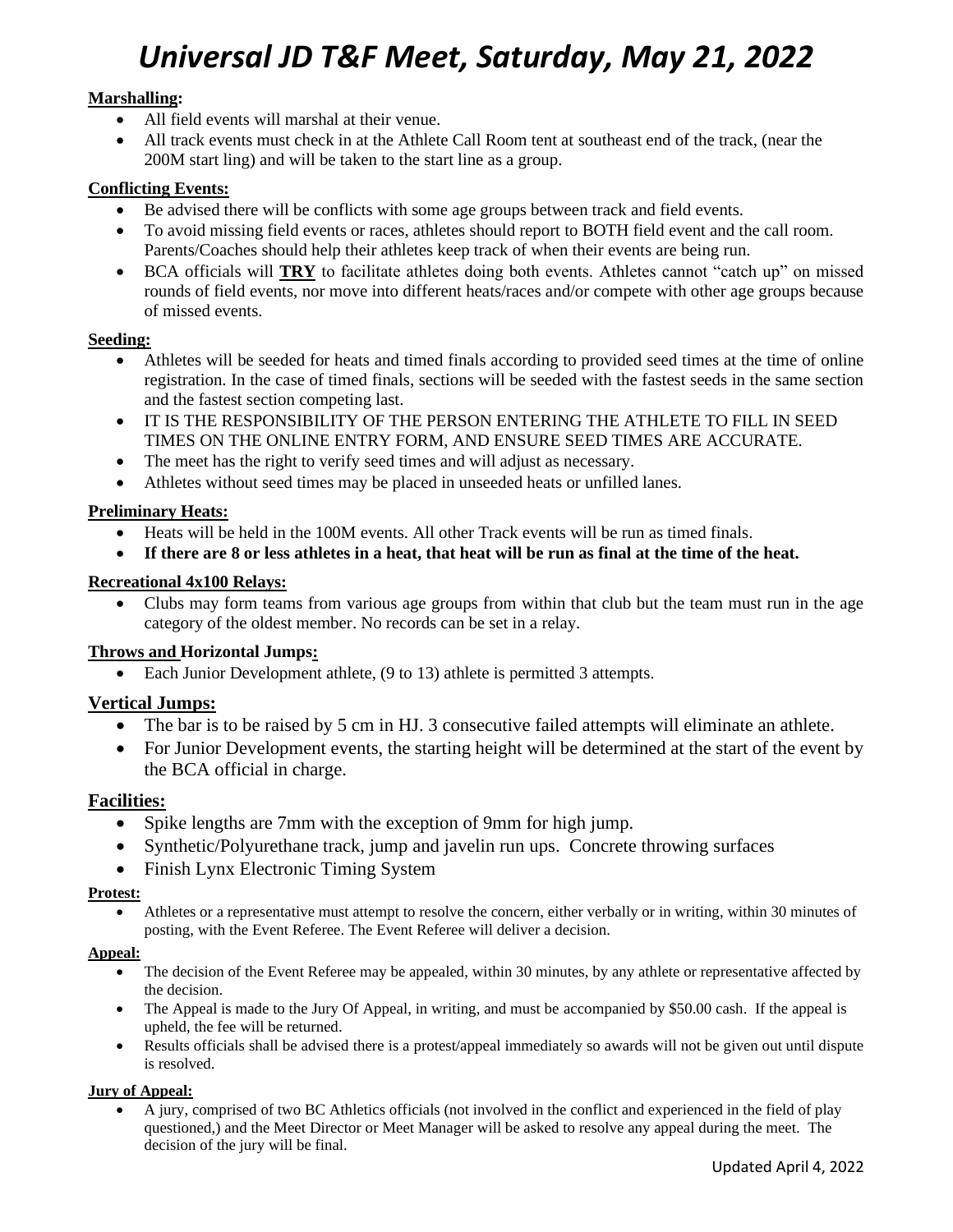**NOTE**: We realize not all events are being offered. We did not forget to add them so you don't need to tell us we forgot to add them or ask us to add them. What you see is what you get.



Events may be run up to 30 minutes earlier than the scheduled time after 12:00 pm Competition bib numbers must be worn on the front for all events.

| 1 І АСІХ 19 УСПАЭ |                   |                       |  |  |  |  |  |
|-------------------|-------------------|-----------------------|--|--|--|--|--|
| $9:30 - 9:55$     | 80m Hurdles F&M   | $13/12$ Year Old's    |  |  |  |  |  |
| $10:00 - 10:40$   | 60mHurdles $F\&M$ | $11/10/9$ Year Old's  |  |  |  |  |  |
| $10:45 - 11:00$   | 1200m Finals F&M  | $13/12$ Year Old's    |  |  |  |  |  |
| $11:00 - 11:15$   | 1000m Finals F&M  | $11/10/9$ Year Old's  |  |  |  |  |  |
| $11:35 - 12:30$   | 100mHeats F&M     | 13 to 9 Year Old's    |  |  |  |  |  |
| $12:30 - 1:00$    | Awards            |                       |  |  |  |  |  |
| $1:15 - 1:25$     | 60m F&M–Rascals   | $8/7/6$ Year Old's    |  |  |  |  |  |
| $1:25 - 1:40$     | Lollipop Race     | Under 6 Year Old's    |  |  |  |  |  |
| $1:25 - 1:40$     | 800m Finals F&M   | $13/12$ Year Old's    |  |  |  |  |  |
| $1:45 - 1:55$     | 600m Finals F&M   | $11/10/9$ Year Old's  |  |  |  |  |  |
| $1:55 - 2:15$     | 200m Finals F&M   | $13/12/11$ Year Old's |  |  |  |  |  |
| $3:00 - 3:20$     | 100m Finals F&M   | 13 to 9 Year Old's    |  |  |  |  |  |
| 3:30              | $4x100$ Relay     | 13 to 9 Year Old's    |  |  |  |  |  |
|                   | Awards            |                       |  |  |  |  |  |

### **Track Events**

- **Track Events** will be scheduled **Oldest** to **Youngest**, **Girls** then **Boys**. Example, 13-year Girls then 13-year Boys. Hurdle events will follow distances/heights to efficiently setup the up the hurdles
- **Age groups** in distance races may be combined by gender where numbers warrant.
- The infield (inside the track) is OUT OF BOUNDS except for the High Jump and Hammer/Discus apron and the Rascal activities.
- Only Athletes and officials are permitted in the competition areas as defined by the BCA Official.

| <b>Field Events</b> |           |                 |           |        |  |  |  |  |
|---------------------|-----------|-----------------|-----------|--------|--|--|--|--|
| Time                | High Jump | <b>Shot Put</b> | Long Jump | Discus |  |  |  |  |
| $10:00 - 11:10$     | 9/10/11M  | 9/10/11F        | 12/13F    | 12/13M |  |  |  |  |
| $11:15 - 12:20$     | 12/13M    | 9/10/11M        | 9/10/11F  | 12/13F |  |  |  |  |
| $12:25 - 1:30$      | 12/13F    | 12/13M          | 9/10/11M  | 10/11F |  |  |  |  |
| $1:35 - 2:40$       | 9/10/11F  | 12/13F          | 12/13M    | 10/11M |  |  |  |  |

**Rascal** events will start at 11:30 am. in the following order/location. Long Jump at the LJ pit. Circle Hurdles and Nerf Javelin in the infield near the high jump apron. 60 Meters on the track.